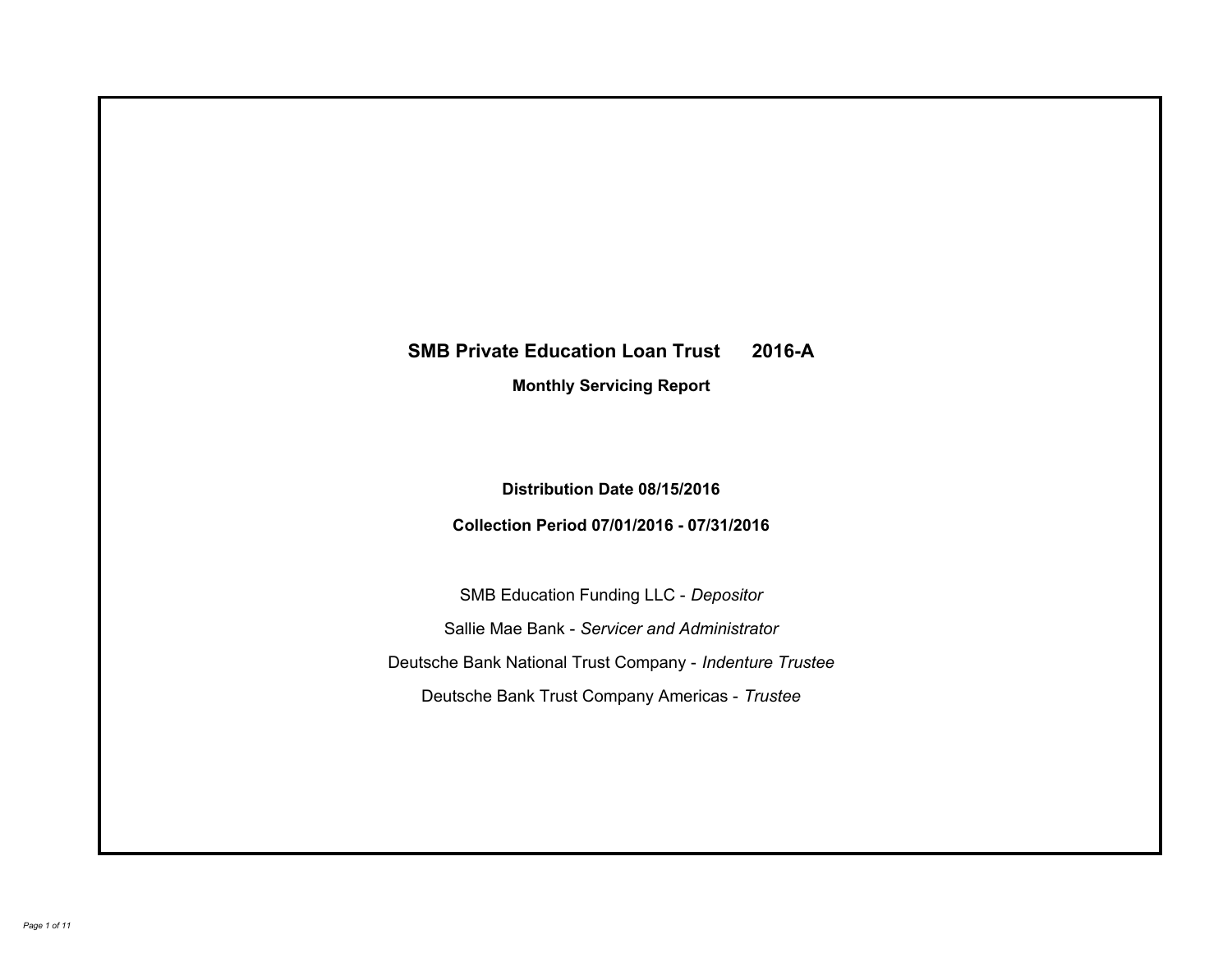| А           | <b>Student Loan Portfolio Characteristics</b>                  |                                              | <b>Settlement Date</b><br>05/26/2016 | 06/30/2016           | 07/31/2016           |
|-------------|----------------------------------------------------------------|----------------------------------------------|--------------------------------------|----------------------|----------------------|
|             | <b>Principal Balance</b>                                       |                                              | \$585,861,635.84                     | \$582,760,196.12     | \$580,088,481.62     |
|             | Interest to be Capitalized Balance                             |                                              | 32,367,510.93                        | 33,257,825.02        | 33, 158, 387. 30     |
|             | Pool Balance                                                   |                                              | \$618,229,146.77                     | \$616,018,021.14     | \$613,246,868.92     |
|             | Weighted Average Coupon (WAC)                                  |                                              |                                      |                      |                      |
|             |                                                                | WAC1 (Contractual Interest Rate on the Loan) | 8.26%                                | 8.26%                | 8.26%                |
|             | WAC2 (Average of Applicable Interest Rate)                     |                                              | 8.23%                                | 8.23%                | 8.23%                |
|             | WAC3 (Average of Actual Interest Rate)                         |                                              | 8.16%                                | 8.16%                | 8.16%                |
|             | Weighted Average Remaining Term                                |                                              | 134.18                               | 132.90               | 132.25               |
|             | Number of Loans                                                |                                              | 53,959                               | 53,781               | 53,591               |
|             | Number of Borrowers                                            |                                              | 52,283                               | 51,683               | 51,502               |
|             | Pool Factor<br>Since Issued Total Constant Prepayment Rate (1) |                                              |                                      | 0.996423453<br>5.30% | 0.991941050<br>5.49% |
|             |                                                                |                                              |                                      |                      |                      |
| B           | <b>Debt Securities</b>                                         | Cusip/Isin                                   | 07/15/2016                           |                      | 08/15/2016           |
|             | A1                                                             | 78449FAA9                                    | \$132,932,950.06                     |                      | \$128,000,006.16     |
|             | A <sub>2</sub> A                                               | 78449FAB7                                    | \$218,000,000.00                     |                      | \$218,000,000.00     |
|             | A2B                                                            | 78449FAC5                                    | \$134,000,000.00                     |                      | \$134,000,000.00     |
|             | B                                                              | 78449FAD3                                    | \$50,000,000.00                      |                      | \$50,000,000.00      |
|             |                                                                |                                              |                                      |                      |                      |
| $\mathsf C$ | <b>Certificates</b>                                            | <b>Cusip/Isin</b>                            | 07/15/2016                           |                      | 08/15/2016           |
|             | Residual                                                       | 78449FAE1                                    | \$100,000.00                         |                      | \$100,000.00         |
|             |                                                                |                                              |                                      |                      |                      |
| D           | <b>Account Balances</b>                                        |                                              | 07/15/2016                           |                      | 08/15/2016           |
|             | Reserve Account Balance                                        |                                              | \$1,557,854.00                       |                      | \$1,557,854.00       |
|             |                                                                |                                              |                                      |                      |                      |
| E           | <b>Asset / Liability</b>                                       |                                              | 07/15/2016                           |                      | 08/15/2016           |
|             | Overcollateralization Percentage                               |                                              | 13.16%                               |                      | 13.57%               |
|             | Specified Overcollateralization Amount                         |                                              | \$184,805,406.34                     |                      | \$183,974,060.68     |
|             | <b>Actual Overcollateralization Amount</b>                     |                                              | \$81,085,071.08                      |                      | \$83,246,862.76      |
|             |                                                                |                                              |                                      |                      |                      |

(1) For additional information, see 'Since Issued CPR Methodology' found on page 11 of this report.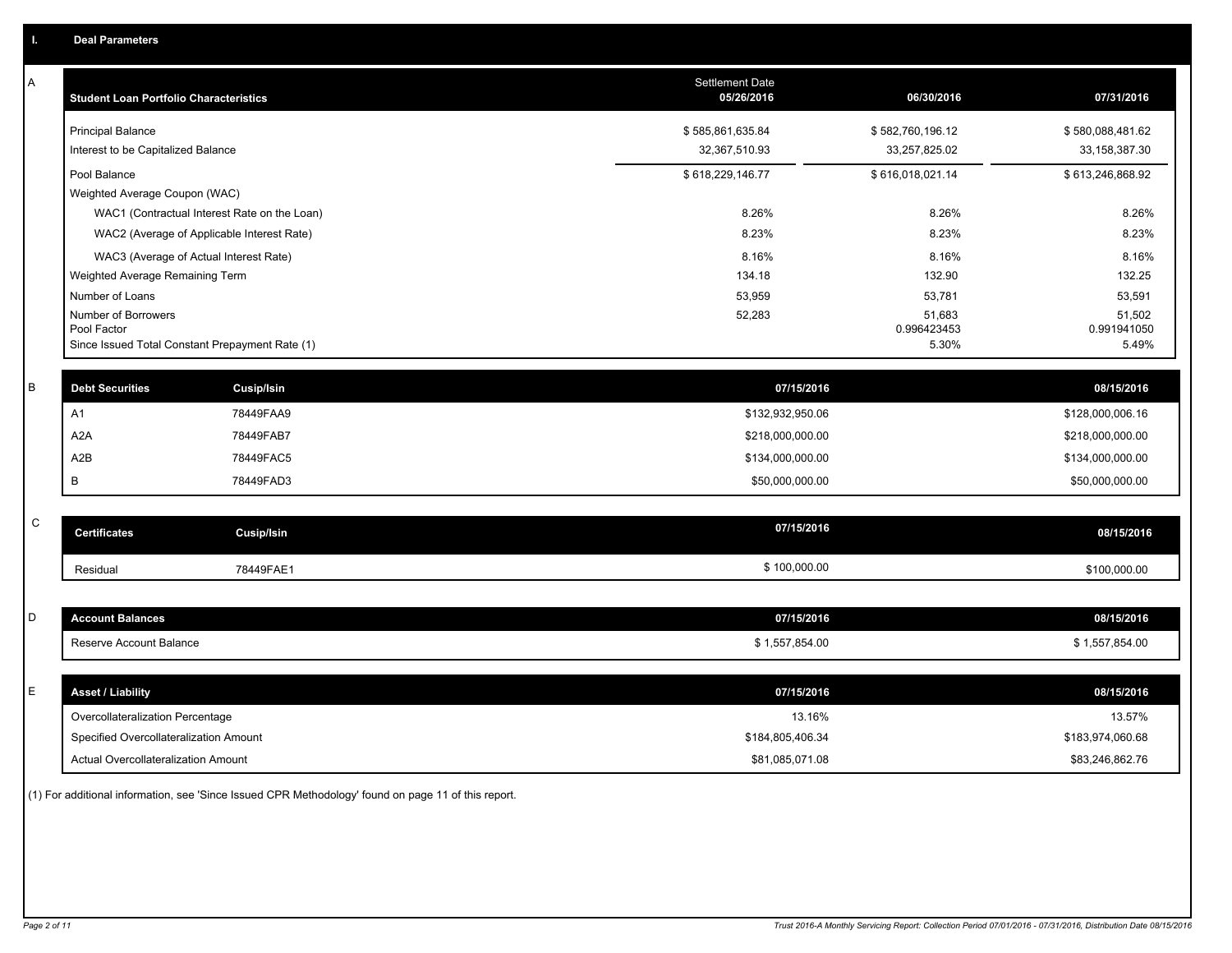# **II. 2016-A Trust Activity 07/01/2016 through 07/31/2016**

| Α | <b>Student Loan Principal Receipts</b>                           |                |
|---|------------------------------------------------------------------|----------------|
|   | <b>Borrower Principal</b>                                        | 4,420,964.89   |
|   | <b>Consolidation Activity Principal</b>                          | 0.00           |
|   | Seller Principal Reimbursement                                   | 0.00           |
|   | Servicer Principal Reimbursement                                 | 0.00           |
|   | Delinquent Principal Purchases by Servicer                       | 0.00           |
|   | <b>Other Principal Deposits</b>                                  | 0.00           |
|   | <b>Total Principal Receipts</b>                                  | \$4,420,964.89 |
| В | <b>Student Loan Interest Receipts</b>                            |                |
|   | <b>Borrower Interest</b>                                         | 1,881,066.79   |
|   | <b>Consolidation Activity Interest</b>                           | 0.00           |
|   | Seller Interest Reimbursement                                    | 0.00           |
|   | Servicer Interest Reimbursement                                  | 0.00           |
|   | Delinquent Interest Purchases by Servicer                        | 0.00           |
|   | <b>Other Interest Deposits</b>                                   | 0.00           |
|   | <b>Total Interest Receipts</b>                                   | \$1,881,066.79 |
| C | <b>Recoveries on Realized Losses</b>                             | \$6,988.91     |
| D | <b>Investment Income</b>                                         | \$3,481.74     |
| Ε | <b>Funds Borrowed from Next Collection Period</b>                | \$0.00         |
| F | <b>Funds Repaid from Prior Collection Period</b>                 | \$0.00         |
| G | Loan Sale or Purchase Proceeds                                   | \$0.00         |
| H | Initial Deposits to Distribution Account                         | \$0.00         |
|   | <b>Excess Transferred from Other Accounts</b>                    | \$0.00         |
| J | <b>Borrower Benefit Reimbursements</b>                           | \$0.00         |
| Κ | <b>Other Deposits</b>                                            | \$0.00         |
| L | <b>Other Fees Collected</b>                                      | \$0.00         |
| М | <b>AVAILABLE FUNDS</b>                                           | \$6,312,502.33 |
| N | Non-Cash Principal Activity During Collection Period             | \$1,749,250.39 |
| O | Aggregate Purchased Amounts by the Depositor, Servicer or Seller | \$0.00         |
| P | Aggregate Loan Substitutions                                     | \$0.00         |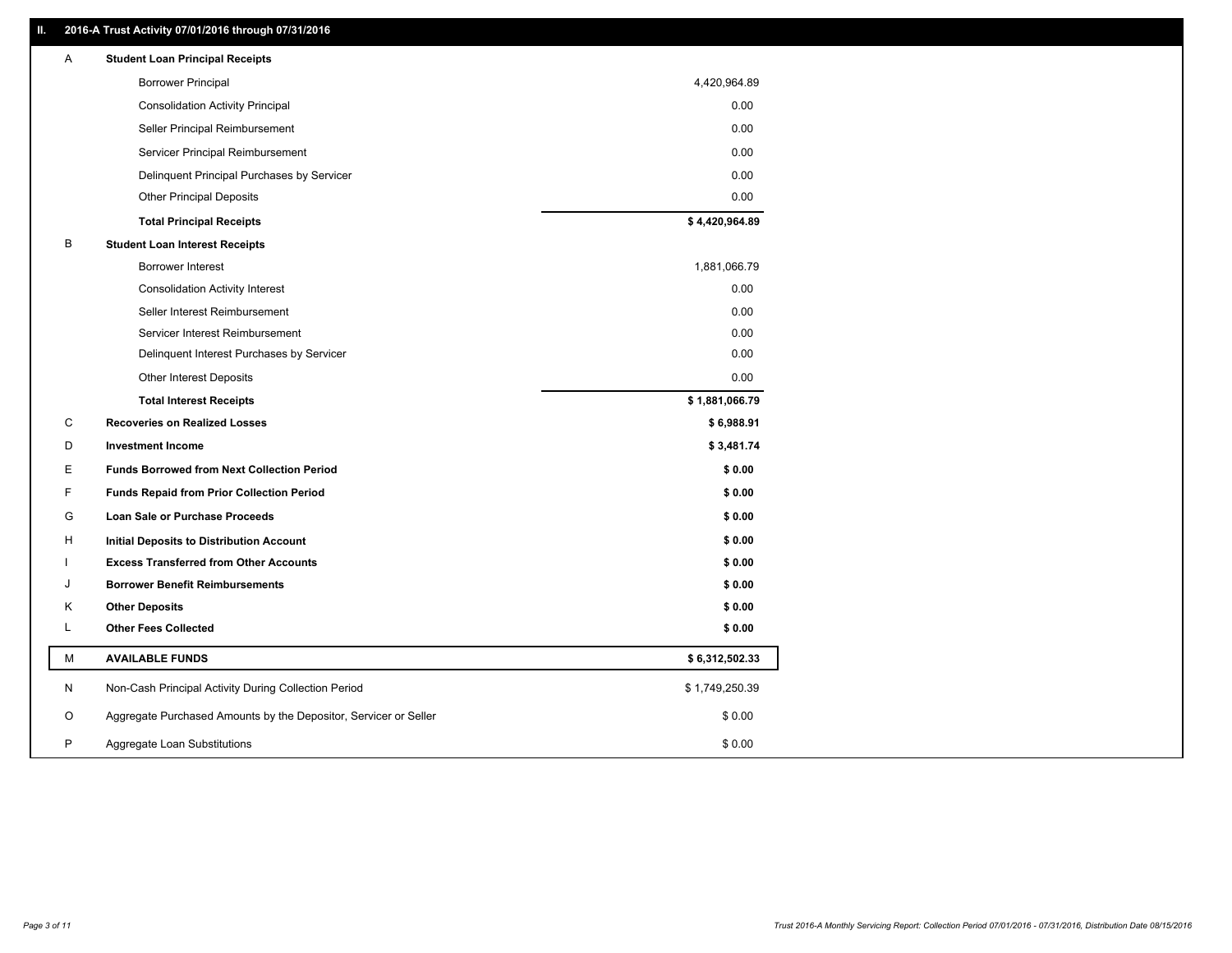|                   |                       |                          |         |                  | <b>Loans by Repayment Status</b> |                            |                          |         |                  |                |                            |
|-------------------|-----------------------|--------------------------|---------|------------------|----------------------------------|----------------------------|--------------------------|---------|------------------|----------------|----------------------------|
|                   |                       |                          |         | 07/31/2016       |                                  |                            |                          |         | 06/30/2016       |                |                            |
|                   |                       | <b>Wtd Avg</b><br>Coupon | # Loans | Principal        | % of Principal                   | % of Loans in<br>Repay (1) | <b>Wtd Avg</b><br>Coupon | # Loans | Principal        | % of Principal | % of Loans in<br>Repay (1) |
| INTERIM:          | IN SCHOOL             | 8.79%                    | 11,715  | \$125,126,574.50 | 21.570%                          | $-$ %                      | 8.79%                    | 11,997  | \$128,190,234.80 | 21.997%        | $-$ %                      |
|                   | GRACE                 | 8.54%                    | 4,244   | \$44,310,921.67  | 7.639%                           | $-$ %                      | 8.55%                    | 4,954   | \$49,830,040.34  | 8.551%         | $-$ %                      |
|                   | <b>DEFERMENT</b>      | 8.89%                    | 1,077   | \$10,091,272.42  | 1.740%                           | $-$ %                      | 8.85%                    | 1,061   | \$10,241,755.93  | 1.757%         | $-$ %                      |
| <b>REPAYMENT:</b> | <b>CURRENT</b>        | 7.84%                    | 34,966  | \$381,037,013.40 | 65.686%                          | 95.126%                    | 7.84%                    | 34,318  | \$376,883,299.04 | 64.672%        | 95.535%                    |
|                   | 31-60 DAYS DELINQUENT | 9.02%                    | 309     | \$3,032,166.48   | 0.523%                           | 0.757%                     | 8.93%                    | 332     | \$3,483,682.91   | 0.598%         | 0.883%                     |
|                   | 61-90 DAYS DELINQUENT | 8.93%                    | 174     | \$2,033,995.17   | 0.351%                           | 0.508%                     | 9.15%                    | 172     | \$1,840,014.92   | 0.316%         | 0.466%                     |
|                   | > 90 DAYS DELINQUENT  | 9.41%                    | 81      | \$947,595.33     | 0.163%                           | 0.237%                     | 9.55%                    | 72      | \$768,242.77     | 0.132%         | 0.195%                     |
|                   | <b>FORBEARANCE</b>    | 8.44%                    | 1,025   | \$13,508,942.65  | 2.329%                           | 3.373%                     | 8.11%                    | 875     | \$11,522,925.41  | 1.977%         | 2.921%                     |
| <b>TOTAL</b>      |                       |                          | 53,591  | \$580,088,481.62 | 100.00%                          | 100.00%                    |                          | 53,781  | \$582,760,196.12 | 100.00%        | 100.00%                    |

Percentages may not total 100% due to rounding  $^\star$ 

1 Loans classified in "Repayment" include any loan for which interim interest only, \$25 fixed payments or full principal and interest payments are due.

|                |                       |                          |         | 07/31/2016       |                |                                |                          |         | 06/30/2016       |                |                                |
|----------------|-----------------------|--------------------------|---------|------------------|----------------|--------------------------------|--------------------------|---------|------------------|----------------|--------------------------------|
|                |                       | <b>Wtd Avg</b><br>Coupon | # Loans | Principal        | % of Principal | % of Loans in<br>P&I Repay (2) | <b>Wtd Avg</b><br>Coupon | # Loans | Principal        | % of Principal | % of Loans in<br>P&I Repay (2) |
| INTERIM:       | IN SCHOOL             | 8.25%                    | 25,020  | \$289,169,956.76 | 49.849%        | $-$ %                          | 8.25%                    | 25,554  | \$295,162,068.86 | 50.649%        | $-$ %                          |
|                | GRACE                 | 7.97%                    | 8,475   | \$97,090,587.84  | 16.737%        | $-$ %                          | 7.97%                    | 9,857   | \$108,775,298.72 | 18.666%        | $-$ %                          |
|                | <b>DEFERMENT</b>      | 8.55%                    | 2,049   | \$19,680,761.27  | 3.393%         | $-$ %                          | 8.51%                    | 2,021   | \$19,815,507.60  | 3.400%         | $-$ %                          |
| P&I REPAYMENT: | <b>CURRENT</b>        | 7.99%                    | 16,552  | \$155,676,053.29 | 26.837%        | 89.393%                        | 8.04%                    | 15,030  | \$142,752,711.04 | 24.496%        | 89.777%                        |
|                | 31-60 DAYS DELINQUENT | 9.00%                    | 245     | \$2,302,854.39   | 0.397%         | 1.322%                         | 8.99%                    | 237     | \$2,580,406.71   | 0.443%         | 1.623%                         |
|                | 61-90 DAYS DELINQUENT | 8.98%                    | 151     | \$1,841,060.25   | 0.317%         | 1.057%                         | 9.32%                    | 144     | \$1,477,065.47   | 0.253%         | 0.929%                         |
|                | > 90 DAYS DELINQUENT  | 9.49%                    | 74      | \$818,265.17     | 0.141%         | 0.470%                         | 9.60%                    | 63      | \$674,212.31     | 0.116%         | 0.424%                         |
|                | FORBEARANCE           | 8.44%                    | 1,025   | \$13,508,942.65  | 2.329%         | 7.757%                         | 8.11%                    | 875     | \$11,522,925.41  | 1.977%         | 7.247%                         |
| <b>TOTAL</b>   |                       |                          | 53,591  | \$580,088,481.62 | 100.00%        | 100.00%                        |                          | 53,781  | \$582,760,196.12 | 100.00%        | 100.00%                        |

WAC reflects WAC3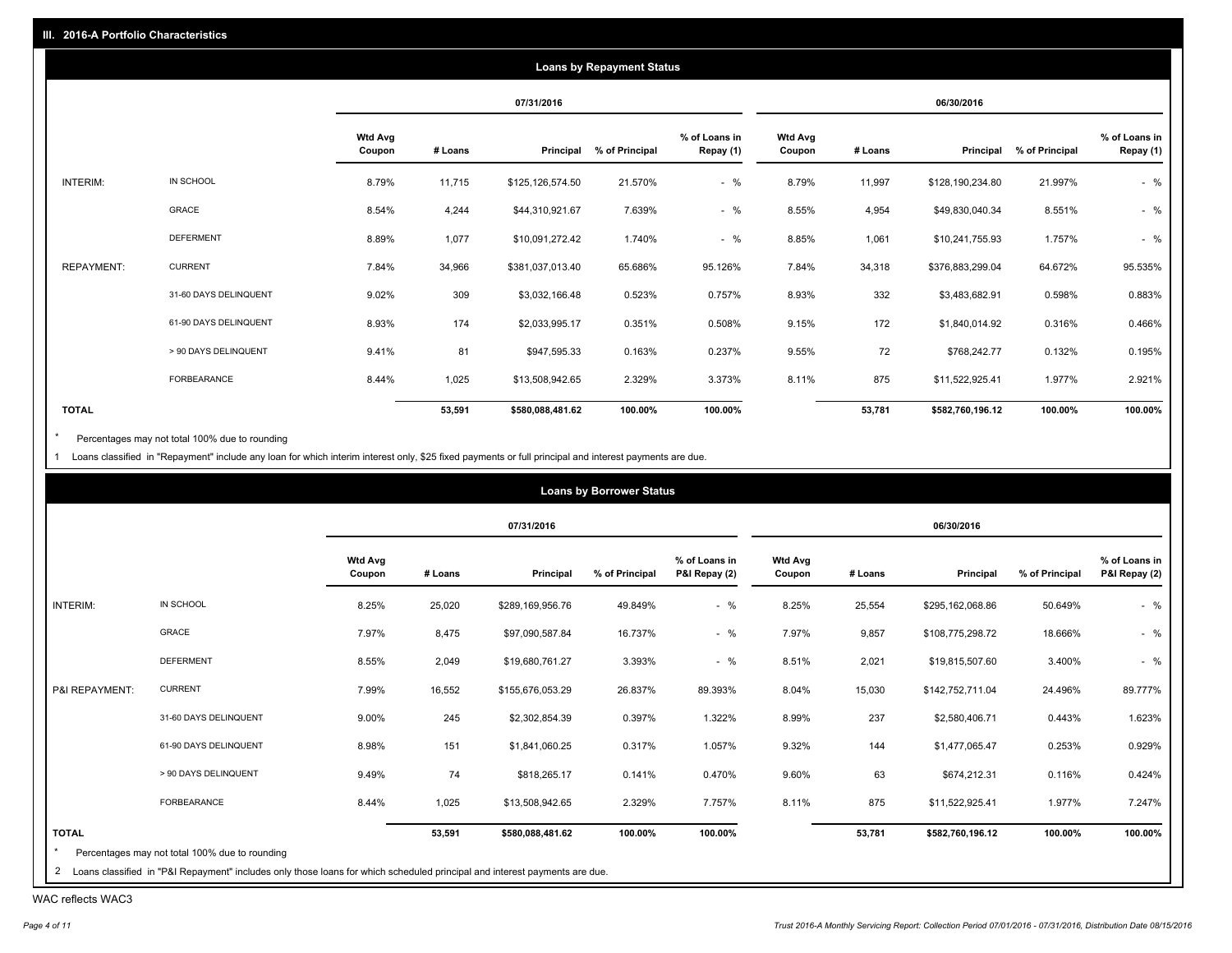|                                                                                                  |                  | 6/30/2016        |
|--------------------------------------------------------------------------------------------------|------------------|------------------|
| Pool Balance                                                                                     | \$613,246,868.92 | \$616,018,021.14 |
| Total # Loans                                                                                    | 53,591           | 53,781           |
| Total # Borrowers                                                                                | 51,502           | 51,683           |
| Weighted Average Coupon                                                                          | 8.23%            | 8.23%            |
| Weighted Average Remaining Term                                                                  | 132.25           | 132.90           |
| Percent of Pool - Cosigned                                                                       | 91.9%            | 91.9%            |
| Percent of Pool - Non Cosigned                                                                   | 8.1%             | 8.1%             |
| Borrower Interest Accrued for Period                                                             | \$3,991,712.91   | \$4,654,491.54   |
| <b>Outstanding Borrower Interest Accrued</b>                                                     | \$35,244,352.98  | \$35,222,168.44  |
| Gross Principal Realized Loss - Periodic                                                         | \$341,294.73     | \$70,634.35      |
| Gross Principal Realized Loss - Cumulative                                                       | \$411,929.08     | \$70,634.35      |
| Recoveries on Realized Losses - Periodic                                                         | \$6,988.91       | \$0.00           |
| Recoveries on Realized Losses - Cumulative                                                       | \$6,988.91       | \$0.00           |
| Net Losses - Periodic                                                                            | \$334,305.82     | \$70,634.35      |
| Net Losses - Cumulative                                                                          | \$404,940.17     | \$70,634.35      |
| Non-Cash Principal Activity - Capitalized Interest                                               | \$2,058,197.83   | \$1,491,354.16   |
| Since Issued Total Constant Prepayment Rate (CPR) (1)                                            | 5.49%            | 5.30%            |
| <b>Loan Substitutions</b>                                                                        | \$0.00           | \$0.00           |
| <b>Cumulative Loan Substitutions</b>                                                             | \$0.00           | \$0.00           |
| <b>Unpaid Servicing Fees</b>                                                                     | \$0.00           | \$0.00           |
| <b>Unpaid Administration Fees</b>                                                                | \$0.00           | \$0.00           |
| <b>Unpaid Carryover Servicing Fees</b>                                                           | \$0.00           | \$0.00           |
| Note Interest Shortfall                                                                          | \$0.00           | \$0.00           |
| Loans in Modification                                                                            | \$1,119,233.94   | \$693,598.70     |
| % of Loans in Modification as a % of Loans in Repayment (P&I)                                    | 0.64%            | 0.44%            |
|                                                                                                  |                  |                  |
| % Annualized Gross Principal Realized Loss - Periodic as a %<br>of Loans in Repayment (P&I) * 12 | 2.35%            | 0.53%            |
| % Gross Principal Realized Loss - Cumulative as a % of<br>Original Pool Balance                  | 0.07%            | 0.01%            |

(1) For additional information, see 'Since Issued CPR Methodology' found on page 11 of this report.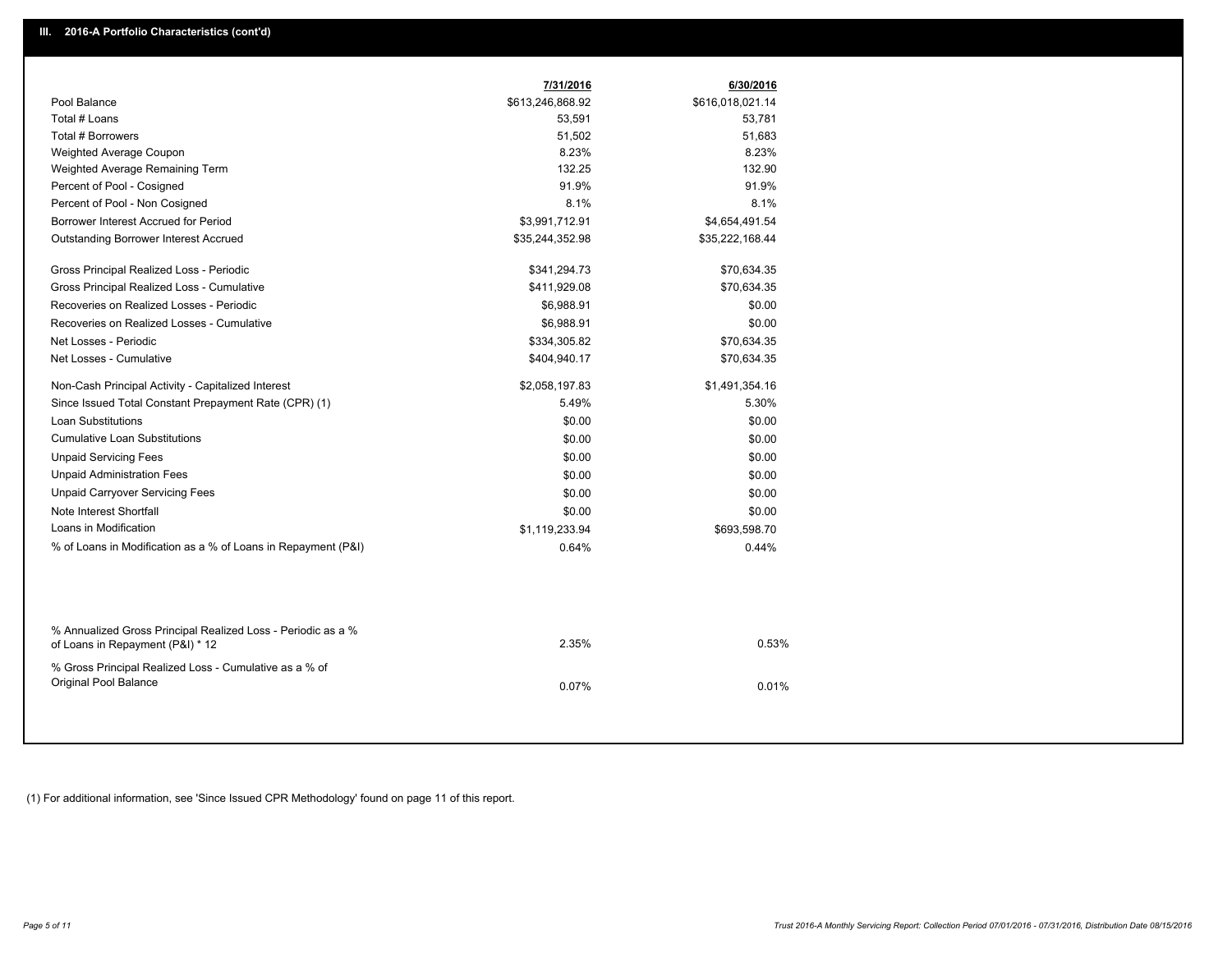#### **Loan Program**  A

|                                    | Weighted<br><b>Average Coupon</b> | # LOANS | <b>\$ AMOUNT</b> | $%$ *     |
|------------------------------------|-----------------------------------|---------|------------------|-----------|
| - Smart Option Interest-Only Loans | 7.00%                             | 12,564  | \$125,915,702.95 | 21.706%   |
| - Smart Option Fixed Pay Loans     | 8.19%                             | 14,704  | \$186,184,085.46 | 32.096%   |
| - Smart Option Deferred Loans      | 8.64%                             | 26.323  | \$267,988,693.21 | 46.198%   |
| - Other Loan Programs              | $0.00\%$                          | 0       | \$0.00           | $0.000\%$ |
| <b>Total</b>                       | 8.16%                             | 53,591  | \$580,088,481.62 | 100.000%  |

\* Percentages may not total 100% due to rounding

B

C

**Index Type**

|                       | Weighted<br><b>Average Coupon</b> | # LOANS | <b>\$ AMOUNT</b> | $%$ *    |
|-----------------------|-----------------------------------|---------|------------------|----------|
| - Fixed Rate Loans    | 9.54%                             | 9,135   | \$104,332,101.06 | 17.986%  |
| - LIBOR Indexed Loans | 7.85%                             | 44,456  | \$475,756,380.56 | 82.014%  |
| - Other Index Rates   | $0.00\%$                          | 0       | \$0.00           | 0.000%   |
| Total                 | 8.16%                             | 53,591  | \$580,088,481.62 | 100.000% |

\* Percentages may not total 100% due to rounding

# **Weighted Average Recent FICO**

| $0 - 639$ | 2,306  | \$19,980,789.09  | 3.444%   |
|-----------|--------|------------------|----------|
| 640 - 669 | 3,341  | \$31,449,652.55  | 5.422%   |
| 670 - 699 | 6,915  | \$70,909,401.94  | 12.224%  |
| 700 - 739 | 13,333 | \$141,917,545.36 | 24.465%  |
| $740 +$   | 27,686 | \$315,777,011.26 | 54.436%  |
| N/A(1)    | 10     | \$54,081.42      | 0.009%   |
| Total     | 53,591 | \$580,088,481.62 | 100.000% |

WAC reflects WAC3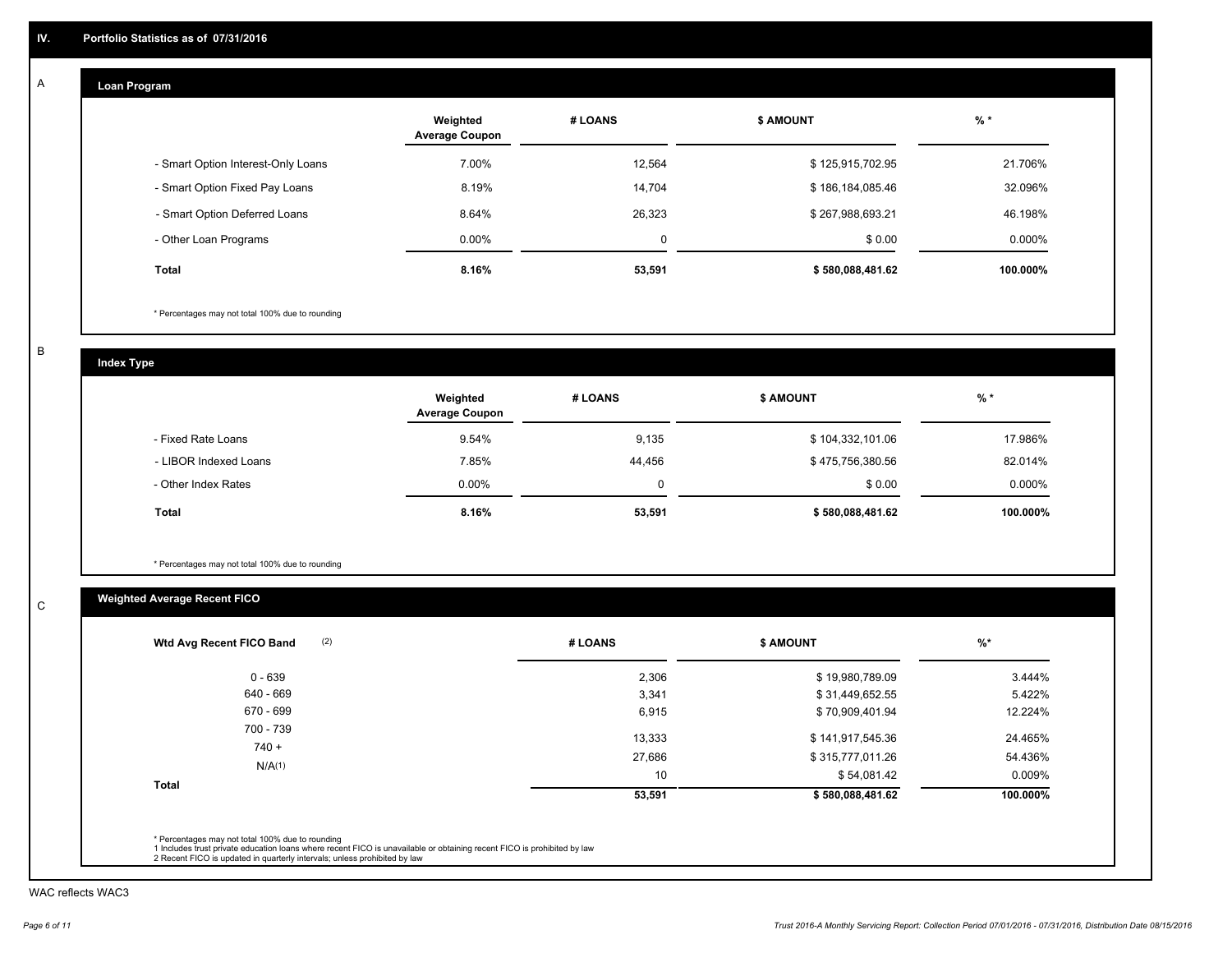| ۷. | 2016-A Reserve Account, Principal Distribution, and R-2 Certificate Calculations               |                                                             |  |
|----|------------------------------------------------------------------------------------------------|-------------------------------------------------------------|--|
| Α. | <b>Reserve Account</b>                                                                         |                                                             |  |
|    | Specified Reserve Account Balance                                                              | \$1,557,854.00                                              |  |
|    | Actual Reserve Account Balance                                                                 | \$1,557,854.00                                              |  |
| В. | <b>Principal Distribution Amount</b>                                                           |                                                             |  |
|    | Class A Notes Outstanding<br>i.                                                                | \$74,981,182.00                                             |  |
|    | Pool Balance<br>ii.                                                                            | \$613,246,868.92                                            |  |
|    | First Priority Principal Distribution Amount (i - ii)<br>iii.                                  | \$0.00                                                      |  |
|    | Class A and B Notes Outstanding<br>iv.                                                         | \$534,932,950.06                                            |  |
|    | First Priority Principal Distribution Amount<br>v.                                             | \$0.00                                                      |  |
|    | Pool Balance<br>vi.                                                                            | \$613,246,868.92                                            |  |
|    | Specified Overcollateralization Amount<br>vii.                                                 | \$183,974,060.68                                            |  |
|    | Available Funds (after payment of waterfall items A through H)<br>VIII.                        | \$0.00                                                      |  |
|    | Class C Notes Outstanding<br>ix.                                                               | $\mathsf{\$}$ -                                             |  |
|    | Regular Principal Distribution Amount (if (iv > 0, (iv - v) - (vi - vii), min(viii, ix))<br>x. | \$105,660,141.82                                            |  |
|    | Pool Balance<br>xi.                                                                            | \$613,246,868.92                                            |  |
|    | 10% of Initial Pool Balance<br>xii.                                                            | \$61,822,914.68                                             |  |
|    | First Priority Principal Distribution Amount<br>xiii.                                          | \$0.00                                                      |  |
|    | Regular Principal Distribution Amount<br>XIV.                                                  | \$105,660,141.82                                            |  |
|    | Available Funds (after payment of waterfall items A through J)<br>XV.                          | \$0.00                                                      |  |
|    | xvi. Additional Principal Distribution Amount (if(ix $\lt$ = x, min(xv, xi - xiii - xiv)))     | \$0.00                                                      |  |
| C. | R-2 Certificate                                                                                |                                                             |  |
|    | <b>Previous Notional Balance</b>                                                               | \$37,490,591.00                                             |  |
|    | Shortfall of Principal                                                                         | \$0.00                                                      |  |
|    | Shortfall of Interest                                                                          | \$0.00                                                      |  |
|    | <b>Current Notional Balance</b>                                                                | \$37,490,591.00                                             |  |
|    | Excess Distribution Allocated (1)                                                              | \$0.00                                                      |  |
|    | D. 3. Contificate is reduced to zero and if there is evenes soop thru                          | de tha distribution qualiphla it will be distributed to the |  |

1. Until the notional amount of the R-2 Certificate is reduced to zero and if there is excess cash through the distribution available it will be distributed to the R-2 Certificate, otherwise the amount will be zero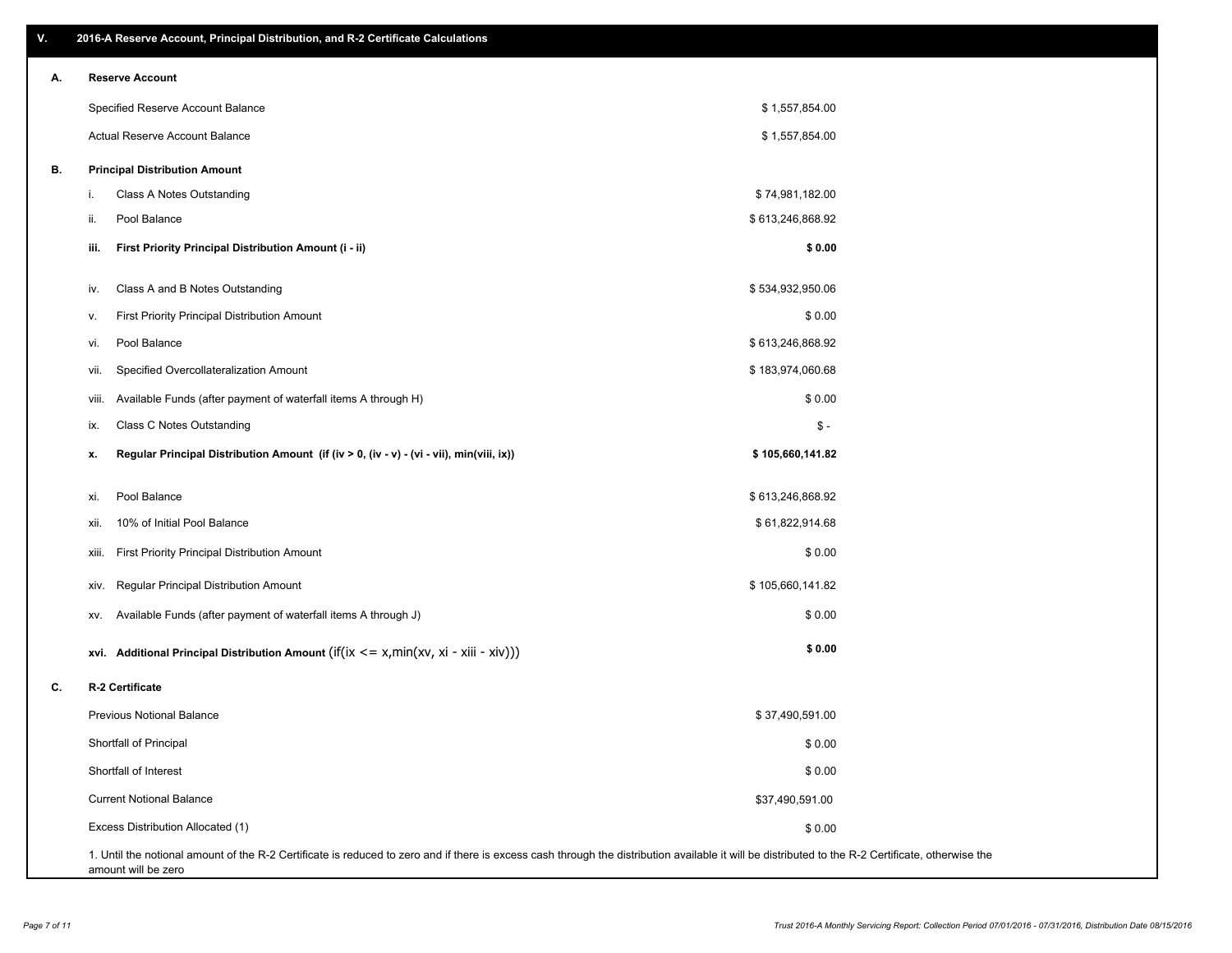|                                                         | Paid           | <b>Funds Balance</b> |
|---------------------------------------------------------|----------------|----------------------|
| <b>Total Available Funds</b>                            |                | \$6,312,502.33       |
| <b>Trustee Fees</b><br>A                                | \$0.00         | \$6,312,502.33       |
| <b>Servicing Fees</b><br>B                              | \$388,506.80   | \$5,923,995.53       |
| C<br>i. Administration Fees                             | \$8,333.00     | \$5,915,662.53       |
| ii. Unreimbursed Administrator Advances plus any Unpaid | \$0.00         | \$5,915,662.53       |
| Class A Noteholders Interest Distribution Amount<br>D   | \$854,354.95   | \$5,061,307.58       |
| First Priority Principal Payment<br>Е                   | \$0.00         | \$5,061,307.58       |
| Class B Noteholders Interest Distribution Amount<br>F.  | \$128,363.68   | \$4,932,943.90       |
| G<br>Reinstatement Reserve Account                      | \$0.00         | \$4,932,943.90       |
| H<br>Regular Principal Distribution                     | \$4,932,943.90 | \$0.00               |
| <b>Carryover Servicing Fees</b>                         | \$0.00         | \$0.00               |
| Additional Principal Distribution Amount<br>J           | \$0.00         | \$0.00               |
| Κ<br>Unpaid Expenses of Trustee                         | \$0.00         | \$0.00               |
| Unpaid Expenses of Administrator<br>L                   | \$0.00         | \$0.00               |
| i. Remaining Funds to the R-1 Certificateholder(s)<br>м | \$0.00         | \$0.00               |
| ii. Remaining Funds to the R-2 Certificateholder(s)     | \$0.00         | \$0.00               |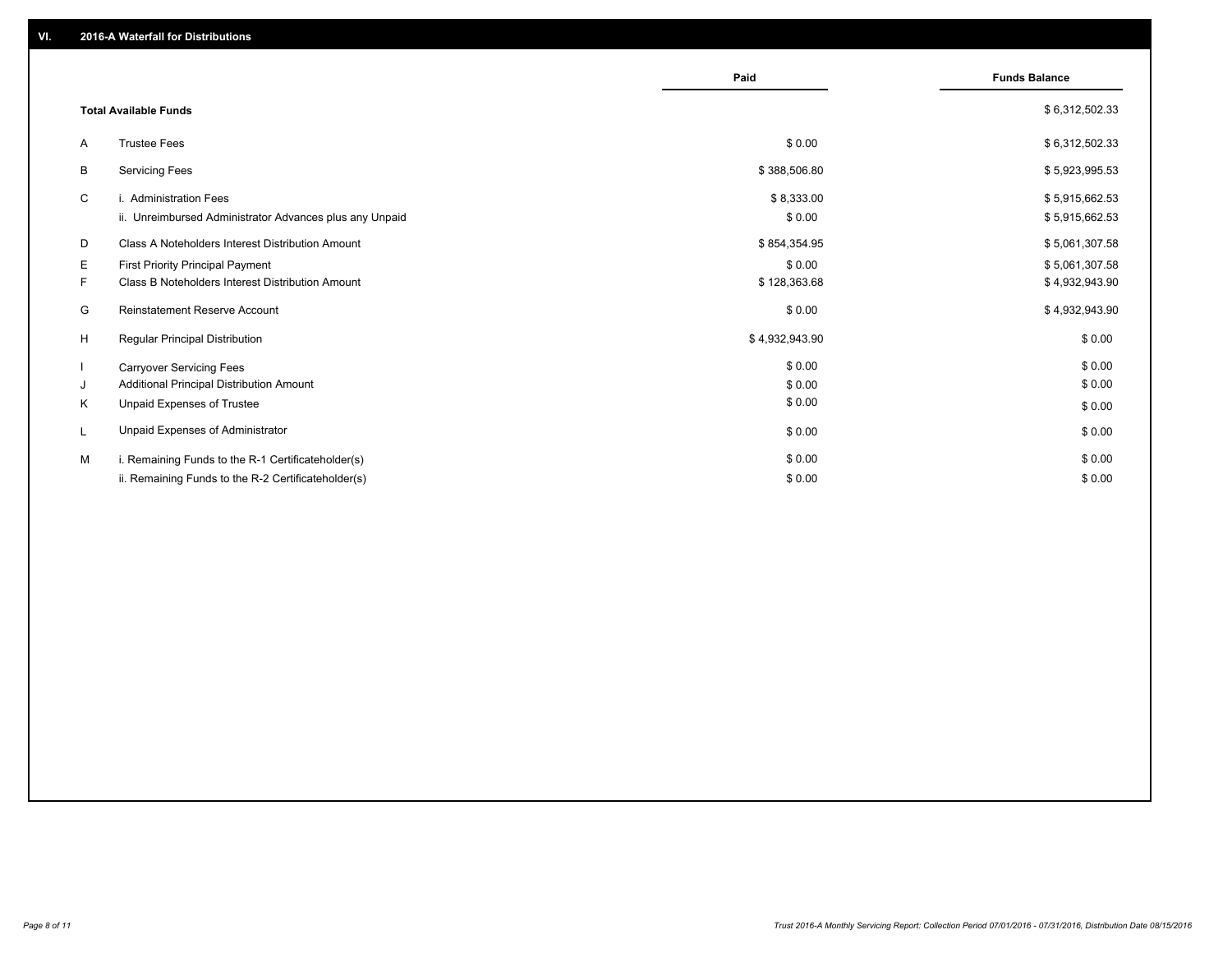| <b>Distribution Amounts</b>                                |                         |                         |                         |
|------------------------------------------------------------|-------------------------|-------------------------|-------------------------|
|                                                            | A <sub>1</sub>          | A <sub>2</sub> A        | A <sub>2</sub> B        |
| Cusip/Isin                                                 | 78449FAA9               | 78449FAB7               | 78449FAC5               |
| <b>Beginning Balance</b>                                   | \$132,932,950.06        | \$218,000,000.00        | \$134,000,000.00        |
| Index                                                      | <b>LIBOR</b>            | <b>FIXED</b>            | <b>LIBOR</b>            |
| Spread/Fixed Rate                                          | 0.70%                   | 2.70%                   | 1.50%                   |
| Record Date (Days Prior to Distribution)                   | 1 NEW YORK BUSINESS DAY | 1 NEW YORK BUSINESS DAY | 1 NEW YORK BUSINESS DAY |
| Accrual Period Begin                                       | 7/15/2016               | 7/15/2016               | 7/15/2016               |
| <b>Accrual Period End</b>                                  | 8/15/2016               | 8/15/2016               | 8/15/2016               |
| Daycount Fraction                                          | 0.08611111              | 0.08333333              | 0.08611111              |
| Interest Rate*                                             | 1.18135%                | 2.70000%                | 1.98135%                |
| <b>Accrued Interest Factor</b>                             | 0.001017274             | 0.002250000             | 0.001706162             |
| <b>Current Interest Due</b>                                | \$135,229.18            | \$490,500.00            | \$228,625.77            |
| Interest Shortfall from Prior Period Plus Accrued Interest | $\mathsf{\$}$ -         | $\mathsf{\$}$ -         | $S -$                   |
| <b>Total Interest Due</b>                                  | \$135,229.18            | \$490,500.00            | \$228,625.77            |
| <b>Interest Paid</b>                                       | \$135,229.18            | \$490,500.00            | \$228,625.77            |
| <b>Interest Shortfall</b>                                  | $\mathsf{\$}$ -         | $\frac{2}{3}$ -         | $\mathsf{\$}$ -         |
| <b>Principal Paid</b>                                      | \$4,932,943.90          | $\frac{2}{3}$ -         | $S -$                   |
| <b>Ending Principal Balance</b>                            | \$128,000,006.16        | \$218,000,000.00        | \$134,000,000.00        |
| Paydown Factor                                             | 0.033107006             | 0.000000000             | 0.000000000             |
| <b>Ending Balance Factor</b>                               | 0.859060444             | 1.000000000             | 1.000000000             |

\* Pay rates for Current Distribution. For the interest rates applicable to the next distribution date, please see https://www.salliemae.com/about/investors/data/SMBabrate.txt.

**VII. 2016-A Distributions**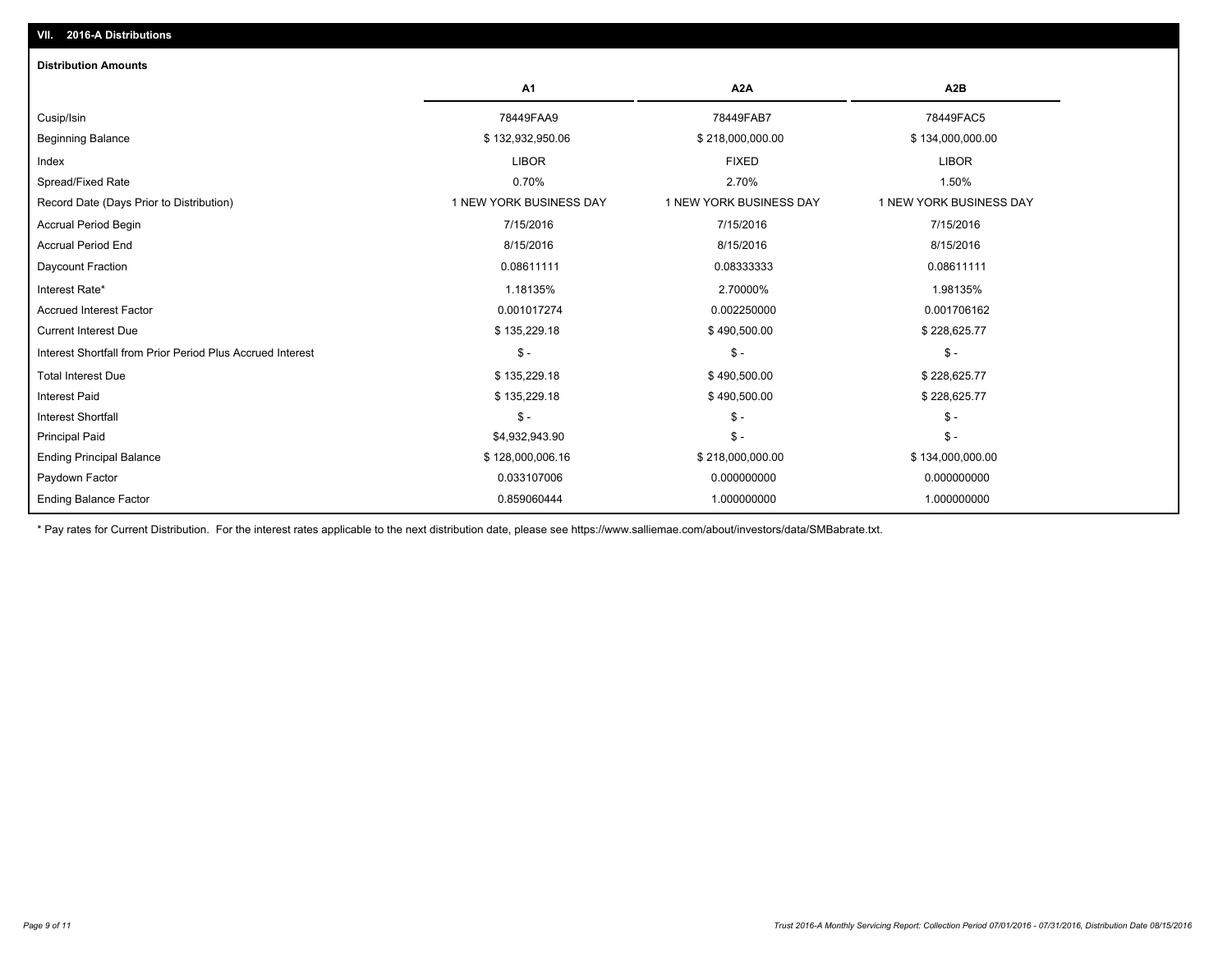| VII. 2016-A Distributions                                  |                         |
|------------------------------------------------------------|-------------------------|
| <b>Distribution Amounts</b>                                |                         |
|                                                            | в                       |
| Cusip/Isin                                                 | 78449FAD3               |
| <b>Beginning Balance</b>                                   | \$50,000,000.00         |
| Index                                                      | <b>LIBOR</b>            |
| Spread/Fixed Rate                                          | 2.50%                   |
| Record Date (Days Prior to Distribution)                   | 1 NEW YORK BUSINESS DAY |
| Accrual Period Begin                                       | 7/15/2016               |
| <b>Accrual Period End</b>                                  | 8/15/2016               |
| Daycount Fraction                                          | 0.08611111              |
| Interest Rate*                                             | 2.98135%                |
| <b>Accrued Interest Factor</b>                             | 0.002567274             |
| <b>Current Interest Due</b>                                | \$128,363.68            |
| Interest Shortfall from Prior Period Plus Accrued Interest | $$ -$                   |
| <b>Total Interest Due</b>                                  | \$128,363.68            |
| <b>Interest Paid</b>                                       | \$128,363.68            |
| <b>Interest Shortfall</b>                                  | $\mathbb{S}$ -          |
| <b>Principal Paid</b>                                      | $\frac{2}{3}$ -         |
| <b>Ending Principal Balance</b>                            | \$50,000,000.00         |
| Paydown Factor                                             | 0.000000000             |
| <b>Ending Balance Factor</b>                               | 1.000000000             |

\* Pay rates for Current Distribution. For the interest rates applicable to the next distribution date, please see https://www.salliemae.com/about/investors/data/SMBabrate.txt.